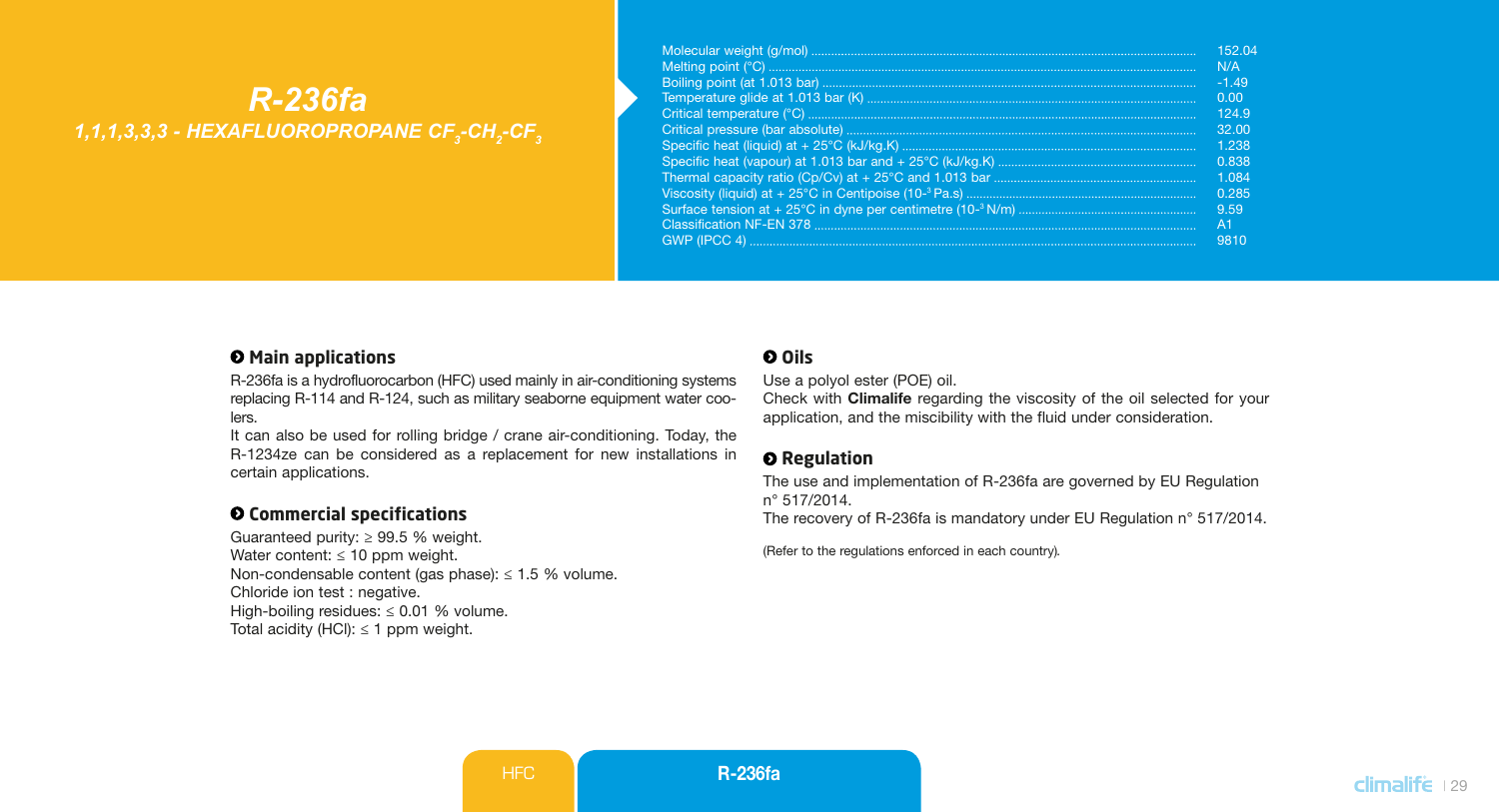# Thermodynamic properties of R-236fa - Saturated state

| Absolute pressure |                     |                           | LIQUID                |                    |                |                  | <b>Latent heat</b> |                      |                    |                |                    |
|-------------------|---------------------|---------------------------|-----------------------|--------------------|----------------|------------------|--------------------|----------------------|--------------------|----------------|--------------------|
|                   | <b>Bubble point</b> | Volume                    | <b>Density</b>        | Enthalpy           | Entropy        | Dew point        | Volume             | Density              | Enthalpy           | Entropy        |                    |
| P.                |                     | $\mathbf{v}^{\mathrm{r}}$ | $p^+$                 | h <sup>*</sup>     | $s^*$          | $+$ <sup>n</sup> | ${\bf v}^n$        | p <sup>n</sup>       | $h^*$              | $s^*$          | Lv                 |
| (bar)             | $(^{\circ}C)$       | (dm <sup>3</sup> /kg)     | (kg/dm <sup>3</sup> ) | (kJ/kg)            | (kJ/kg.K)      | (C)              | $(m^3/kg)$         | (kq/m <sup>3</sup> ) | (kJ/kg)            | (kJ/kg.K)      | (kJ/kg)            |
| 0.002             | $-90$               | 0.589                     | 1.699                 | 94.457             | 0.532          | $-90.0$          | 41.718             | 0.024                | 297.761            | 1.642          | 203.304            |
| 0.004             | $-85$               | 0.593                     | 1.685                 | 100.403            | 0.564          | $-85.0$          | 25.067             | 0.040                | 300.948            | 1.629          | 200.545            |
| 0.007             | $-80$               | 0.598                     | 1.672                 | 106.315            | 0.595          | $-80.0$          | 15.577             | 0.064                | 304.168            | 1.619          | 197.853            |
| 0.011             | $-75$               | 0.603                     | 1.658                 | 112.196            | 0.625          | $-75.0$          | 9.982              | 0.100                | 307.420            | 1.610          | 195.224            |
| 0.017             | $-70$               | 0.608                     | 1.644                 | 118.053            | 0.654          | $-70.0$          | 6.578              | 0.152                | 310.702            | 1.602          | 192.649            |
| 0.026             | $-65$               | 0.613                     | 1.631                 | 123.891            | 0.682          | $-65.0$          | 4.447              | 0.225                | 314.014            | 1.596          | 190.123            |
| 0.038             | $-60$               | 0.619                     | 1.617                 | 129.715            | 0.710          | $-60.0$          | 3.078              | 0.325                | 317.353            | 1.590          | 187.638            |
| 0.055             | $-55$               | 0.624                     | 1.603                 | 135.530            | 0.737          | $-55.0$          | 2.177              | 0.459                | 320.718            | 1.586          | 185.188            |
| 0.077             | $-50$               | 0.629                     | 1.589                 | 141.339            | 0.763          | $-50.0$          | 1.570              | 0.637                | 324.106            | 1.582          | 182.767            |
| 0.107             | $-45$               | 0.635                     | 1.575                 | 147.147            | 0.789          | $-45.0$          | 1.153              | 0.867                | 327.514            | 1.579          | 180.367            |
| 0.146             | $-40$               | 0.641                     | 1.561                 | 152.959            | 0.814          | $-40.0$          | 0.861              | 1.162                | 330.940            | 1.577          | 177.982            |
| 0.197             | $-35$               | 0.647                     | 1.546                 | 158.777            | 0.839          | $-35.0$          | 0.653              | 1.532                | 334.381            | 1.576          | 175.604            |
| 0.260             | $-30$               | 0.653                     | 1.532                 | 164.606            | 0.863          | $-30.0$          | 0.502              | 1.992                | 337.835            | 1.575          | 173,229            |
| 0.340             | $-25$               | 0.659                     | 1.517                 | 170.449            | 0.887          | $-25.0$          | 0.391              | 2.557                | 341.297            | 1.575          | 170.848            |
| 0.438             | $-20$               | 0.666                     | 1.502                 | 176.310            | 0.910          | $-20.0$          | 0.308              | 3.244                | 344.765            | 1.576          | 168.455            |
| 0.557             | $-15$               | 0.672                     | 1.487                 | 182.193            | 0.933          | $-15.0$          | 0.246              | 4.069                | 348.237            | 1.576          | 166.044            |
| 0.701             | $-10$               | 0.679                     | 1.472                 | 188.099            | 0.956          | $-10.0$          | 0.198              | 5.053                | 351.708            | 1.577          | 163.609            |
| 0.873             | $-5$                | 0.686                     | 1.457                 | 194.034            | 0.978          | $-5.0$           | 0.161              | 6.216                | 355.176            | 1.579          | 161.142            |
| 1.013             | $-1.49$             | 0.692                     | 1.446                 | 198.214            | 0.993          | $-1.49$          | 0.140              | 7.151                | 357.604            | 1.580          | 159.390            |
| 1.078             | $\circ$             | 0.694                     | 1.441                 | 200.000            | 1.000          | 0.0              | 0.132              | 7.582                | 358.637            | 1.581          | 158.637            |
| 1.317             | $\sqrt{5}$          | 0.701                     | 1.426                 | 206.000            | 1.022          | 5.0              | 0.109              | 9.175                | 362.088            | 1.583          | 156.088            |
| 1.597<br>1.921    | 10<br>15            | 0.709<br>0.718            | 1.410<br>1.393        | 212.038<br>218.117 | 1.043<br>1.064 | 10.0<br>15.0     | 0.091<br>0.076     | 11.021<br>13.150     | 365.526<br>368.945 | 1.585<br>1.588 | 153.487<br>150.828 |
|                   |                     |                           |                       |                    |                |                  |                    |                      |                    |                |                    |
| 2.294             | 20<br>25            | 0.726<br>0.735            | 1.377<br>1.360        | 224.241            | 1.085          | 20.0             | 0.064              | 15.593<br>18.387     | 372.344<br>375.715 | 1.591<br>1.593 | 148.103            |
| 2.719             |                     | 0.745                     |                       | 230.413            | 1.106          | 25.0             | 0.054              |                      |                    | 1.596          | 145.303            |
| 3.204<br>3.751    | 30<br>35            | 0.755                     | 1.342<br>1.325        | 236.636<br>242.916 | 1.127<br>1.147 | 30.0<br>35.0     | 0.046<br>0.040     | 21.570<br>25.186     | 379.055<br>382.357 | 1.600          | 142.419<br>139.441 |
| 4.367             | 40                  | 0.765                     | 1.307                 | 249.257            | 1.167          | 40.0             | 0.034              |                      | 385.615            | 1.603          | 136.358            |
| 5.057             | 45                  | 0.777                     | 1.288                 | 255.663            | 1.187          | 45.0             | 0.029              | 29.284<br>33.922     | 388.820            | 1.606          | 133.157            |
| 5.827             | 50                  | 0.788                     | 1.269                 | 262.139            | 1.207          | 50.0             | 0.026              | 39.163               | 391.964            | 1.609          | 129.825            |
| 6.683             | 55                  | 0.801                     | 1.249                 | 268.693            | 1.227          | 55.0             | 0.022              | 45.083               | 395.038            | 1.612          | 126.345            |
| 7.630             | 60                  | 0.814                     | 1.228                 | 275.331            | 1.247          | 60.0             | 0.019              | 51.770               | 398.030            | 1.616          | 122.699            |
| 8.676             | 65                  | 0.829                     | 1.207                 | 282.061            | 1.267          | 65.0             | 0.017              | 59.331               | 400.929            | 1.619          | 118.868            |
| 9.826             | 70                  | 0.844                     | 1.184                 | 288.893            | 1.287          | 70.0             | 0.015              | 67.894               | 403.718            | 1.621          | 114.825            |
| 11.088            | 75                  | 0.862                     | 1.161                 | 295.839            | 1.307          | 75.0             | 0.013              | 77.618               | 406.380            | 1.624          | 110.541            |
| 12.470            | 80                  | 0.880                     | 1.136                 | 302.914            | 1.326          | 80.0             | 0.011              | 88.706               | 408.890            | 1.627          | 105.976            |
| 13.978            | 85                  | 0.901                     | 1.109                 | 310.136            | 1.346          | 85               | 0.010              | 101.418              | 411.217            | 1.629          | 101.080            |
| 15.623            | 90                  | 0.925                     | 1.081                 | 317.532            | 1.366          | 90.0             | 0.009              | 116.107              | 413.319            | 1.630          | 95.788             |
| 17.413            | 95                  | 0.952                     | 1.050                 | 325.135            | 1.387          | 95.0             | 0.008              | 133.263              | 415.140            | 1.631          | 90.005             |
| 19.358            | 100                 | 0.984                     | 1.016                 | 332.998            | 1.407          | 100              | 0.007              | 153.608              | 416.595            | 1.632          | 83.597             |
| 21.471            | 105                 | 1.022                     | 0.978                 | 341.199            | 1.429          | 105.0            | 0.006              | 178.274              | 417.556            | 1.631          | 76.357             |
| 23.765            | 110                 | 1.071                     | 0.934                 | 349.874            | 1.451          | 110.0            | 0.005              | 209.221              | 417.805            | 1.628          | 67.931             |
| 26,258            | 115                 | 1.138                     | 0.879                 | 359,293            | 1.475          | 115.0            | 0.004              | 250.420              | 416.915            | 1.623          | 57,622             |
| 28.974            | 120                 | 1.245                     | 0.803                 | 370.188            | 1.502          | 120.0            | 0.003              | 312.738              | 413.758            | 1.613          | 43.570             |
|                   |                     |                           |                       |                    |                |                  |                    |                      |                    |                |                    |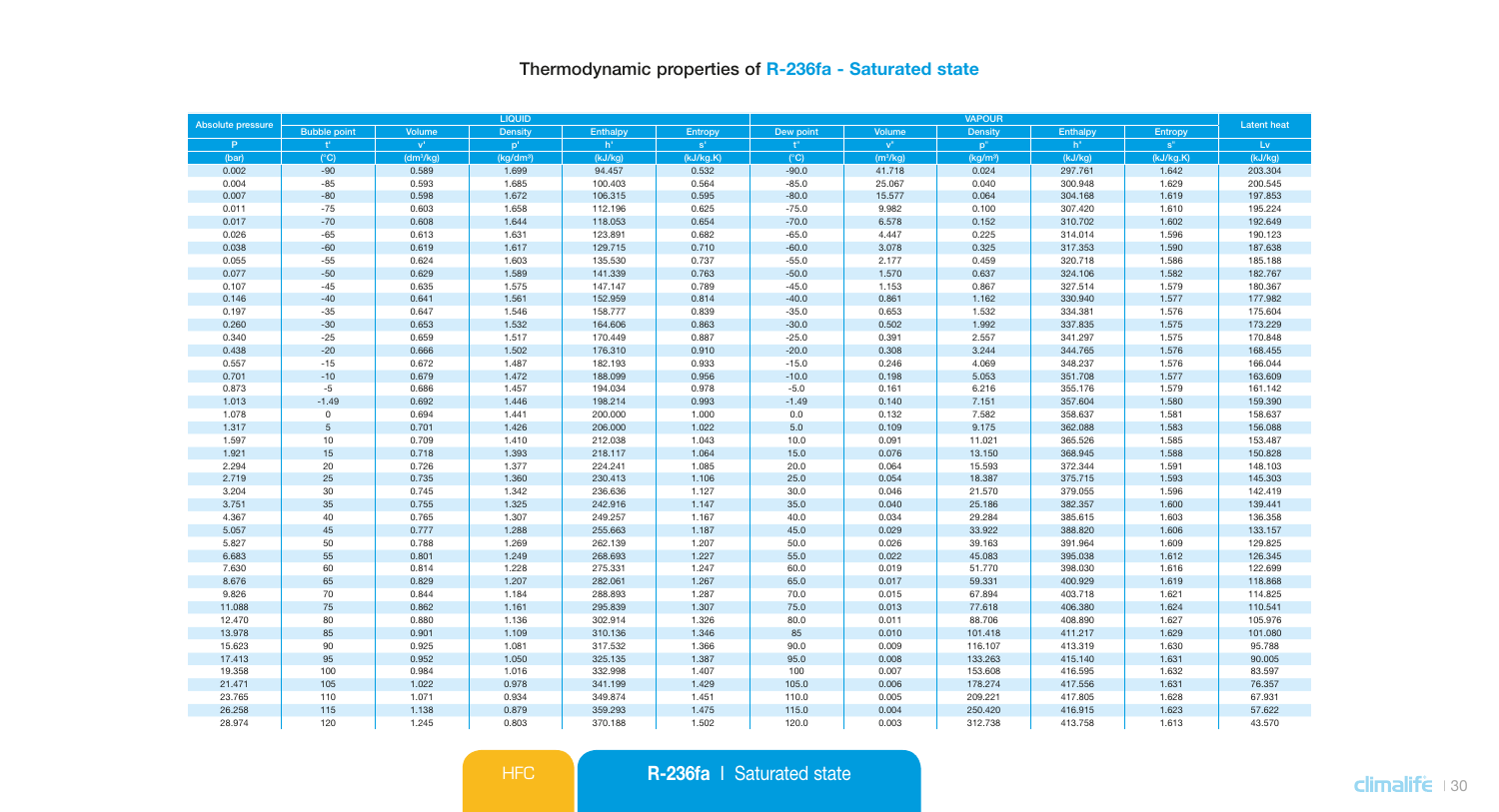| Sat.           | Sat.                   | Superheat (°C)     |                    |                    |                    |                    |                    |                    |                    |                    |                    |                     |                    |                    |                     |                    |                    |                    |                     |                    |                    |                    |
|----------------|------------------------|--------------------|--------------------|--------------------|--------------------|--------------------|--------------------|--------------------|--------------------|--------------------|--------------------|---------------------|--------------------|--------------------|---------------------|--------------------|--------------------|--------------------|---------------------|--------------------|--------------------|--------------------|
| Temp<br>ಿ೧     | Pressure<br><b>bar</b> | $\Omega$           | -5                 | 10                 | 15                 | 20 <sub>2</sub>    | 25                 | 30                 | 35                 | 40                 | 45                 | 50                  | 55                 | 60                 | 65                  | 70                 | 75                 | 80                 | 85                  | 90                 | 95                 | 100                |
| $-90$          | 0.002                  | 41717.612          | 42858.144          | 43998.589          | 45138.955          | 46279,248          | 47419.475          | 48559,640          | 49699.748          | 50839,804          |                    | 51979.812 53119.775 | 54259.697          | 55399.580          | 56539.429 57679.245 |                    | 58819.031          |                    | 59958.790 61098.523 | 62238.233          | 63377,922          | 64517.591          |
| $-85$          | 0.004                  | 25066.710          | 25734.357          | 26401.925          | 27069.420          | 27736.848          | 28404.214          | 29071.524          | 29738.781          | 30405.990          | 31073.154          | 31740.277           | 32407.361          | 33074.411          | 33741.428           | 34408.415          | 35075.375          | 35742.310          | 36409.221           | 37076.110          | 37742.980          | 38409.832          |
| $-80$          | 0.007                  | 15577.275          | 15981.911          | 16386.475          | 16790.971          | 17195.406          | 17599.784          | 18004.109          | 18408.386          | 18812.618          | 19216.809          | 19620.961           | 20025.079          |                    | 20429.164 20833.219 | 21237.246          | 21641.249          | 22045.227          | 22449.185           | 22853.122          | 23257.042          | 23660.944          |
| $-75$          | 0.011                  | 9981.786           | 10234.947          | 10488.041          | 10741.073          | 10994.048          | 11246.971          | 11499.845          | 11752.674          | 12005.462          | 12258.211          | 12510.926           | 12763.608          | 13016.260          | 13268.884           | 13521.483          | 13774.059          | 14026.613          | 14279.147           | 14531.663          | 14784.162          | 15036.646          |
| $-70$          | 0.017                  | 6577.913           | 6741.000           | 6904.026           | 7066.994           | 7229.910           | 7392.777           | 7555.599           | 7718.379           | 7881.121           | 8043.828           | 8206.503            | 8369.147           | 8531.764           | 8694.355            | 8856.923           | 9019.469           | 9181.996           | 9344.504            | 9506.995           | 9669.471           | 9831.933           |
| $-65$          | 0.026                  | 4447.219           | 4555.148           | 4663.019           | 4770.837           | 4878.606           | 4986,330           | 5094.013           | 5201.657           | 5309,266           | 5416.842           | 5524.388            | 5631,906           | 5739.399           | 5846,868            | 5954.316           | 6061.744           | 6169.153           | 6276,546            | 6383.923           | 6491.286           | 6598,636           |
| $-60$          | 0.038                  | 3078.007           | 3151.230           | 3224.400           | 3297.521           | 3370.597           | 3443.631           | 3516.626           | 3589.586           | 3662.513           | 3735.409           | 3808.278            | 3881.122           | 3953.942           | 4026.740            | 4099.518           | 4172.278           | 4245.022           | 4317.749            | 4390.462           | 4463.162           | 4535.850           |
| $-55$          | 0.055                  | 2176.613           | 2227.449           | 2278.234           | 2328.974           | 2379.672           | 2430.331           | 2480.954           | 2531.544           | 2582.104           | 2632.636           | 2683.143            | 2733.626           | 2784.087           | 2834.528            | 2884.950           | 2935.356           | 2985.746           | 3036.122            | 3086.484           | 3136.835           | 3187.174           |
| $-50$          | 0.077                  | 1569.834           | 1605.889           | 1641.897           | 1677.863           | 1713.790           | 1749.681           | 1785.538           | 1821.365           | 1857.164           | 1892.937           | 1928.687            | 1964.414           | 2000.122           | 2035.811            | 2071.483           | 2107.139           | 2142.781           | 2178,409            | 2214.026           | 2249.631           | 2285.225           |
| $-45$          | 0.107                  | 1152,890           | 1178,976           | 1205.018           | 1231.020           | 1256,986           | 1282.919           | 1308,820           | 1334.694           | 1360.541           | 1386.365           | 1412.166            | 1437.947           | 1463.710           | 1489.456            | 1515.186           | 1540.901           | 1566,603           | 1592.292            | 1617.971           | 1643.639           | 1669.297           |
| $-40$          | 0.146                  | 860,891            | 880.116            | 899.301            | 918.450            | 937.564            | 956,648            | 975.702            | 994.731            | 1013,735           | 1032.717           | 1051.678            | 1070.621           | 1089.547           | 1108,457            | 1127.352           | 1146.234           | 1165.103           | 1183.961            | 1202.808           | 1221.646           | 1240.475           |
| $-35$          | 0.197                  | 652.761            | 667.178            | 681.558            | 695.904            | 710,217            | 724.502            | 738,760            | 752.993            | 767,205            | 781.395            | 795.567             | 809.721            | 823,859            | 837.982             | 852.092            | 866,190            | 880,276            | 894.351             | 908.417            | 922.473            | 936.521            |
| $-30$          | 0.260                  | 501.970            | 512.958            | 523.912            | 534.833            | 545.725            | 556,589            | 567.429            | 578.245<br>449.974 | 589.041            | 599.818            | 610.577             | 621.320            | 632.049            | 642.763             | 653,465            | 664.155            | 674.835            | 685,504             | 696.165            | 706,817<br>548,943 | 717.461<br>557.125 |
| $-25$<br>$-20$ | 0.340<br>0.438         | 391.052<br>308,306 | 399,556<br>314,981 | 408.026<br>321.626 | 416.467<br>328.242 | 424,880<br>334,832 | 433.267<br>341.398 | 441.631<br>347.943 | 354,468            | 458.298<br>360,974 | 466,603<br>367,464 | 474.892<br>373,939  | 483.166<br>380,399 | 491.427<br>386,847 | 499.674<br>393.283  | 507.910<br>399,707 | 516.135<br>406.122 | 524.350<br>412,527 | 532.556<br>418.924  | 540.753<br>425.313 | 431.694            | 438.068            |
| $-15$          | 0.557                  | 245.760            | 251.072            | 256,354            | 261.610            | 266.841            | 272.050            | 277,238            | 282.408            | 287.561            | 292.698            | 297.820             | 302.930            | 308,028            | 313.114             | 318,190            | 323.257            | 328,315            | 333,364             | 338,407            | 343,442            | 348,471            |
| $-10$          | 0.701                  | 197.903            | 202.183            | 206.436            | 210.664            | 214,868            | 219,051            | 223.215            | 227.362            | 231.493            | 235,609            | 239.711             | 243.801            | 247,880            | 251.948             | 256,007            | 260.057            | 264.099            | 268,133             | 272.160            | 276.180            | 280.195            |
| $-5$           | 0.873                  | 160.863            | 164.355            | 167,820            | 171.261            | 174,680            | 178,079            | 181.460            | 184.825            | 188.174            | 191.510            | 194,833             | 198.145            | 201.445            | 204,736             | 208,018            | 211.292            | 214.558            | 217,816             | 221.068            | 224.314            | 227.555            |
| $-1.49$        | 1.013                  | 139,833            | 142.880            | 145,902            | 148.901            | 151,878            | 154,837            | 157,778            | 160,703            | 163,613            | 166,511            | 169.396             | 172,270            | 175,134            | 177,988             | 180,834            | 183,672            | 186,502            | 189,325             | 192.142            | 194,954            | 197,759            |
| $\mathbf 0$    | 1.078                  | 131.889            | 134,769            | 137.624            | 140.457            | 143.268            | 146,061            | 148,837            | 151.597            | 154,343            | 157.075            | 159.796             | 162,506            | 165,206            | 167.896             | 170,578            | 173,252            | 175,919            | 178,579             | 181.233            | 183,881            | 186,524            |
| $\overline{5}$ | 1.317                  | 108.996            | 111.398            | 113,776            | 116.133            | 118,469            | 120,788            | 123,090            | 125.378            | 127.652            | 129.914            | 132.164             | 134,404            | 136,634            | 138,856             | 141.070            | 143.276            | 145,475            | 147.668             | 149,855            | 152,036            | 154,213            |
| 10             | 1.597                  | 90.738             | 92.762             | 94.763             | 96.744             | 98.705             | 100.649            | 102.578            | 104.493            | 106.394            | 108.284            | 110.164             | 112.033            | 113.893            | 115,745             | 117,590            | 119,427            | 121.258            | 123.082             | 124.901            | 126.715            | 128.524            |
| 15             | 1.921                  | 76.047             | 77.771             | 79.471             | 81.152             | 82.814             | 84,460             | 86.091             | 87,708             | 89.313             | 90.907             | 92.491              | 94.065             | 95.631             | 97.188              | 98.738             | 100.282            | 101.819            | 103.351             | 104,877            | 106.399            | 107.915            |
| 20             | 2.294                  | 64,130             | 65.611             | 67.069             | 68,509             | 69.930             | 71,336             | 72,728             | 74.106             | 75.473             | 76.829             | 78.175              | 79.512             | 80.841             | 82.162              | 83,476             | 84.784             | 86,086             | 87.382              | 88.674             | 89.960             | 91.242             |
| 25             | 2.719                  | 54,386             | 55,670             | 56,933             | 58.177             | 59,404             | 60.615             | 61.812             | 62.997             | 64.170             | 65.333             | 66,487              | 67.632             | 68,769             | 69.899              | 71.022             | 72.138             | 73,250             | 74.356              | 75,457             | 76.553             | 77.645             |
| 30             | 3.204                  | 46.361             | 47.485             | 48.588             | 49.672             | 50.739             | 51.791             | 52.830             | 53.857             | 54.872             | 55.878             | 56.874              | 57.862             | 58.842             | 59.816              | 60.783             | 61.744             | 62.699             | 63.650              | 64.595             | 65.537             | 66.474             |
| 35             | 3.751                  | 39,705             | 40.697             | 41,669             | 42.621             | 43.558             | 44.479             | 45,388             | 46.284             | 47.169             | 48.045             | 48.912              | 49.771             | 50.623             | 51.467              | 52.306             | 53.139             | 53,966             | 54.789              | 55,607             | 56.421             | 57.231             |
| 40             | 4.367                  | 34.148             | 35.032             | 35.895             | 36.739             | 37.567             | 38,380             | 39.180             | 39,969             | 40.747             | 41.515             | 42.275              | 43.027             | 43.771             | 44.510              | 45.242             | 45.969             | 46.690             | 47,407              | 48.120             | 48.828             | 49.533             |
| 45             | 5.057                  | 29,480             | 30.274             | 31.047             | 31,801             | 32.539             | 33,262             | 33,972             | 34.670             | 35,358             | 36,037             | 36,707              | 37,370             | 38,026             | 38.675              | 39.319             | 39.957             | 40,590             | 41.219              | 41.843             | 42.464             | 43.081             |
| 50             | 5.827                  | 25.534             | 26.255             | 26.953             | 27.632             | 28.294             | 28,941             | 29,576             | 30.198             | 30.811             | 31.415             | 32,010              | 32.598             | 33.179             | 33.754              | 34.323             | 34.887             | 35,446             | 36,000              | 36.551             | 37.098             | 37.641             |
| 55             | 6,683                  | 22.181             | 22,840             | 23,476             | 24.092             | 24,690             | 25,274             | 25,845             | 26,404             | 26,953             | 27,493             | 28.025              | 28,550             | 29,068             | 29.579              | 30.086             | 30.587             | 31.083             | 31,576              | 32.064             | 32.549             | 33,030             |
| 60             | 7.630                  | 19,316             | 19.924             | 20,508             | 21,070             | 21.615             | 22.145             | 22.662             | 23.167             | 23,663             | 24.149             | 24,627              | 25.098             | 25,562             | 26.021              | 26.474             | 26.922             | 27.365             | 27.804              | 28.239             | 28.671             | 29.100<br>25.733   |
| 65<br>70       | 8.676<br>9.826         | 16,855<br>14.729   | 17,421<br>15.261   | 17,961<br>15.765   | 18,479<br>16.245   | 18,978<br>16,707   | 19.463<br>17.152   | 19,934<br>17.584   | 20.393<br>18,004   | 20,842<br>18,414   | 21.283<br>18,815   | 21,715<br>19.208    | 22.140<br>19.594   | 22.559<br>19,973   | 22.972<br>20.347    | 23,379             | 23.781<br>21.079   | 24.180<br>21,438   | 24.573<br>21.793    | 24,964<br>22.144   | 25.350<br>22.492   | 22.837             |
| 75             | 11,088                 | 12,884             | 13.389             | 13,863             | 14.312             | 14,741             | 15.153             | 15,552             | 15,938             | 16.314             | 16,682             | 17,041              | 17,393             | 17,738             | 18.078              | 20.715<br>18,413   | 18.742             | 19,068             | 19.389              | 19,707             | 20.022             | 20.333             |
| 80             | 12,470                 | 11.273             | 11.759             | 12.209             | 12.631             | 13.033             | 13.417             | 13,787             | 14.144             | 14,491             | 14.829             | 15.159              | 15.481             | 15.798             | 16.108              | 16.414             | 16.714             | 17.010             | 17.303              | 17.592             | 17,877             | 18.160             |
| 85             | 13,978                 | 9,860              | 10.332             | 10.763             | 11.164             | 11.542             | 11,902             | 12.247             | 12,580             | 12,902             | 13.214             | 13,518              | 13,815             | 14.106             | 14.391              | 14.671             | 14.946             | 15.217             | 15.484              | 15.748             | 16,008             | 16.265             |
| 90             | 15.623                 | 8.613              | 9,078              | 9.494              | 9,878              | 10.237             | 10.576             | 10,900             | 11.211             | 11.511             | 11,801             | 12.083              | 12.358             | 12.626             | 12.889              | 13.146             | 13,399             | 13,648             | 13,893              | 14.134             | 14.372             | 14.607             |
| 95             | 17,413                 | 7.504              | 7.969              | 8.377              | 8.747              | 9.090              | 9.412              | 9.717              | 10.009             | 10.290             | 10.561             | 10,823              | 11.078             | 11.327             | 11.570              | 11,808             | 12.041             | 12,270             | 12,495              | 12.717             | 12.936             | 13.151             |
| 100            | 19,358                 | 6,510              | 6,985              | 7,389              | 7.748              | 8.078              | 8.385              | 8.675              | 8.950              | 9.214              | 9.468              | 9.713               | 9.951              | 10.182             | 10.407              | 10.628             | 10.844             | 11.055             | 11.263              | 11.468             | 11.669             | 11,868             |
| 105            | 21,471                 | 5.609              | 6.107              | 6.511              | 6.864              | 7.183              | 7.477              | 7.753              | 8.014              | 8.263              | 8.501              | 8.731               | 8.954              | 9.169              | 9.379               | 9.584              | 9.785              | 9.981              | 10.174              | 10.363             | 10.549             | 10.732             |
| 110            | 23,765                 | 4,780              | 5,319              | 5.729              | 6.078              | 6.388              | 6.672              | 6.936              | 7.184              | 7.419              | 7.644              | 7,860               | 8.069              | 8.271              | 8.467               | 8.658              | 8,845              | 9.027              | 9.206               | 9.381              | 9.554              | 9.723              |
| 115            | 26,258                 | 3.993              | 4.608              | 5.031              | 5.378              | 5.681              | 5,956              | 6.209              | 6.445              | 6.669              | 6,881              | 7.085               | 7.281              | 7.471              | 7.654               | 7.833              | 8.007              | 8.177              | 8.343               | 8.506              | 8,666              | 8.823              |
| 120            | 28.974                 | 3.198              | 3.964              | 4.404              | 4.751              | 5.049              | 5.315              | 5.559              | 5.785              | 5.997              | 6.199              | 6.391               | 6.576              | 6.754              | 6.926               | 7.093              | 7.256              | 7.414              | 7.569               | 7.721              | 7,870              | 8.016              |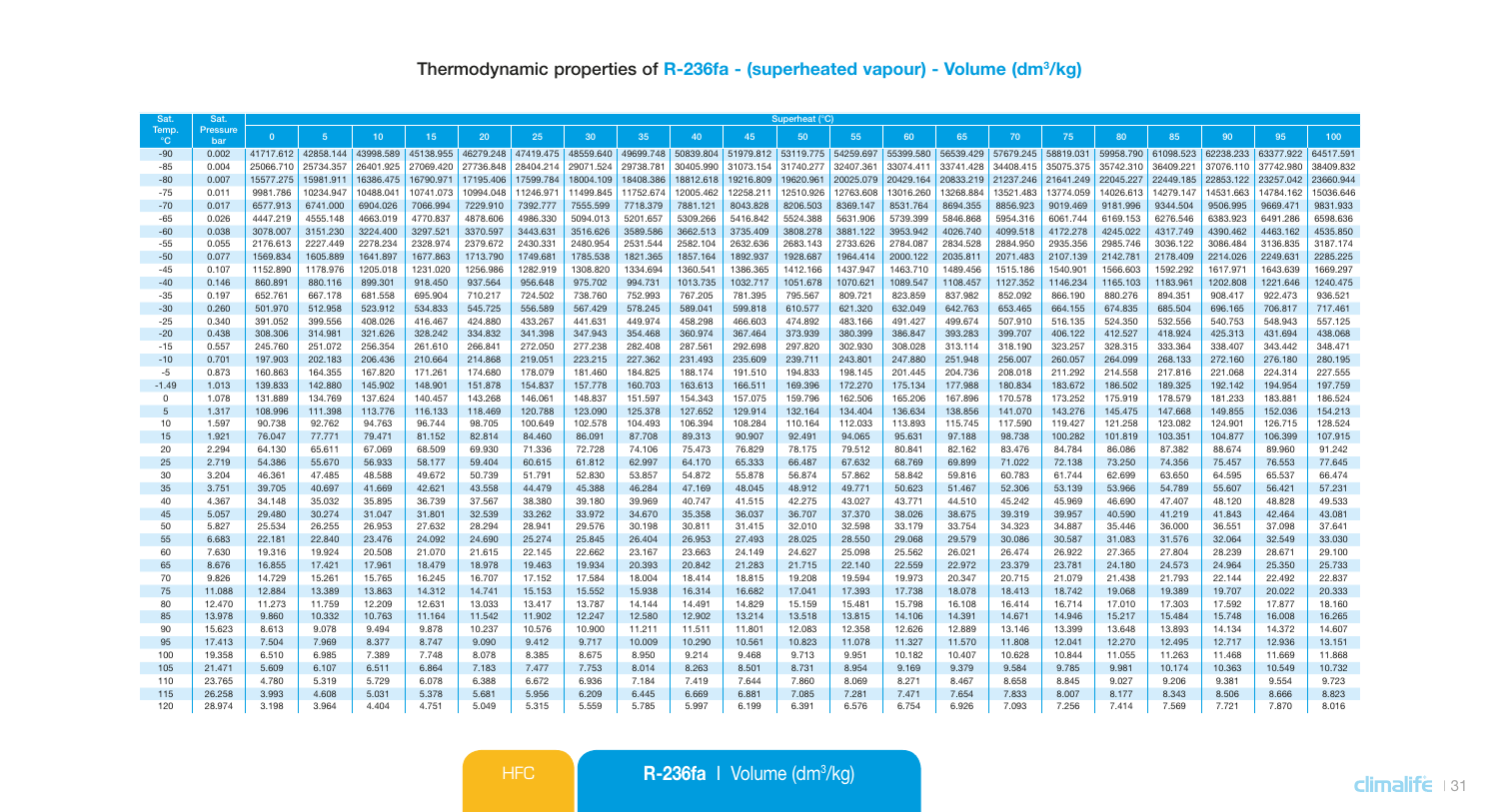| Sat            | Sat.                   | Superheat (°C)     |                    |                    |                    |                    |                    |                    |                    |                    |                    |                    |                    |                    |                    |                    |                    |                    |                    |                    |                    |                    |
|----------------|------------------------|--------------------|--------------------|--------------------|--------------------|--------------------|--------------------|--------------------|--------------------|--------------------|--------------------|--------------------|--------------------|--------------------|--------------------|--------------------|--------------------|--------------------|--------------------|--------------------|--------------------|--------------------|
| Temp.<br>°C    | Pressure<br><b>bar</b> | $\mathbf{0}$       | 5                  | 10 <sup>°</sup>    | 15 <sub>1</sub>    | 20                 | 25                 | 30                 | 35                 | 40                 | 45                 | 50                 | 55                 | 60                 | 65                 | 70                 | 75                 | 80                 | 85                 | 90                 | 95                 | 100                |
| $-90$          | 0.002                  | 297.761            | 300.958            | 304.192            | 307.464            | 310,774            | 314.123            | 317.511            | 320.938            | 324.405            | 327.913            | 331.461            | 335.049            | 338,677            | 342,347            | 346.057            | 349,807            | 353.599            | 357.431            | 361.304            | 365,217            | 369,172            |
| $-85$          | 0.004                  | 300.948            | 304.183            | 307.455            | 310.765            | 314.115            | 317,503            | 320.931            | 324.399            | 327.907            | 331.455            | 335.043            | 338.672            | 342.342            | 346,052            | 349,803            | 353.594            | 357.427            | 361.300            | 365.214            | 369.168            | 373.164            |
| $-80$          | 0.007                  | 304.168            | 307.441            | 310.752            | 314.102            | 317.491            | 320.920            | 324.388            | 327.896            | 331.445            | 335.034            | 338.663            | 342.333            | 346,044            | 349.795            | 353.587            | 357.420            | 361.293            | 365.208            | 369.163            | 373.158            | 377.195            |
| $-75$          | 0.011                  | 307.420            | 310.732            | 314,083            | 317.473            | 320.903            | 324.372            | 327,881            | 331.431            | 335.020            | 338,650            | 342.321            | 346.032            | 349.784            | 353,577            | 357.410            | 361,284            | 365.199            | 369,154            | 373.150            | 377.187            | 381.265            |
| $-70$          | 0.017                  | 310,702            | 314.055            | 317,446            | 320,877            | 324.348            | 327,858            | 331.409            | 335,000            | 338.631            | 342.303            | 346.015            | 349.768            | 353.561            | 357.395            | 361,270            | 365.185            | 369.141            | 373.138            | 377,176            | 381.254            | 385.373            |
| $-65$          | 0.026                  | 314.014            | 317.408            | 320.841            | 324.313            | 327.826            | 331.378            | 334.970            | 338.603            | 342.276            | 345.990            | 349.744            | 353.538            | 357.374            | 361.249            | 365.166            | 369.123            | 373.120            | 377.159            | 381.238            | 385.358            | 389.519            |
| $-60$          | 0.038                  | 317.353            | 320,789            | 324.264            | 327,779            | 331.334            | 334,929            | 338,564            | 342.239            | 345.954            | 349.710            | 353.507            | 357,343            | 361.220            | 365.138            | 369,097            | 373.095            | 377.135            | 381.215            | 385,336            | 389,498            | 393,701            |
| $-55$          | 0.055                  | 320.718            | 324.197            | 327,716            | 331.274            | 334,872            | 338,510            | 342.188            | 345,906            | 349.664            | 353.463            | 357.302            | 361.181            | 365,100            | 369,061            | 373,061            | 377.102            | 381.184            | 385,307            | 389,470            | 393.674            | 397,918            |
| $-50$          | 0.077                  | 324.106            | 327.629            | 331.192            | 334,794            | 338,436            | 342.118            | 345,840            | 349.601            | 353.403            | 357.245            | 361.127            | 365,049            | 369,012            | 373.015            | 377,058            | 381.142            | 385,266            | 389,431            | 393.637            | 397,883            | 402.170            |
| $-45$          | 0.107                  | 327.514            | 331.083            | 334.691            | 338.339            | 342.025            | 345.752            | 349,518            | 353.324            | 357.170            | 361.056            | 364.982            | 368,947            | 372.953            | 377,000            | 381.086            | 385.213            | 389,380            | 393,588            | 397.836            | 402.125            | 406.455            |
| $-40$          | 0.146                  | 330.940            | 334,556            | 338.211            | 341.904            | 345.637            | 349,409            | 353.221            | 357.072            | 360,963            | 364,893            | 368,863            | 372,873            | 376,923            | 381.013            | 385.143            | 389.313            | 393.524            | 397,775            | 402.066            | 406.399            | 410.771            |
| $-35$          | 0.197                  | 334.381            | 338.045            | 341.748            | 345.489            | 349.269            | 353,088            | 356.945            | 360.842            | 364,779            | 368.754            | 372,770            | 376,824            | 380,919            | 385.053            | 389,227            | 393.442            | 397.696            | 401.991            | 406.326            | 410.702            | 415.118            |
| $-30$          | 0.260                  | 337.835            | 341.548            | 345,300            | 349.090            | 352.918            | 356,785            | 360,690            | 364.634            | 368,616            | 372.638            | 376.699            | 380.799            | 384,939            | 389.118            | 393.338            | 397.597            | 401.896            | 406.235            | 410.614            | 415.034            | 419,494            |
| $-25$          | 0.340                  | 341.297            | 345.062            | 348.865            | 352,705            | 356,582            | 360,498            | 364,451            | 368,443            | 372.473            | 376,542            | 380.649            | 384.796            | 388,982            | 393.207            | 397.472            | 401.776            | 406.120            | 410,504            | 414.928            | 419.392            | 423.897            |
| $-20$<br>$-15$ | 0.438<br>0.557         | 344.765<br>348,237 | 348.584<br>352.110 | 352.439<br>356,019 | 356,330<br>359.964 | 360.259<br>363.945 | 364.224<br>367.962 | 368.227<br>372.016 | 372.268<br>376.107 | 376,347<br>380.235 | 380.463<br>384.401 | 384.619<br>388,604 | 388,812<br>392.846 | 393.045<br>397.127 | 397.317<br>401.445 | 401.627<br>405.803 | 405.978<br>410,200 | 410.367<br>414,636 | 414,797<br>419.112 | 419,266<br>423.628 | 423,776<br>428.183 | 428.326<br>432.779 |
| $-10$          | 0.701                  | 351.708            | 355,639            | 359,604            | 363,604            | 367,638            | 371,708            | 375,814            | 379,957            | 384.136            | 388,351            | 392.605            | 396,896            | 401.225            | 405.592            | 409.997            | 414.442            | 418.925            | 423,448            | 428,010            | 432.612            | 437.254            |
| $-5$           | 0.873                  | 355.176            | 359.166            | 363.189            | 367.246            | 371.336            | 375,460            | 379,620            | 383.815            | 388,046            | 392.313            | 396.617            | 400.958            | 405.337            | 409.753            | 414,207            | 418,700            | 423.232            | 427.802            | 432.412            | 437.061            | 441.750            |
| $-1.49$        | 1.013                  | 357.604            | 361.637            | 365,702            | 369,799            | 373,930            | 378,093            | 382.291            | 386.524            | 390.793            | 395,096            | 399.437            | 403.813            | 408.227            | 412.679            | 417.168            | 421.695            | 426.261            | 430.865            | 435,508            | 440.191            | 444.913            |
| $\Omega$       | 1.078                  | 358.637            | 362.689            | 366.772            | 370.887            | 375.035            | 379.216            | 383.431            | 387,680            | 391.964            | 396.284            | 400.640            | 405.032            | 409.461            | 413.928            | 418.432            | 422.974            | 427.554            | 432.173            | 436.831            | 441.528            | 446.264            |
| 5              | 1.317                  | 362.088            | 366.205            | 370.350            | 374.526            | 378.733            | 382.972            | 387.243            | 391.548            | 395,887            | 400.261            | 404.670            | 409.115            | 413.596            | 418.113            | 422.668            | 427.260            | 431.890            | 436.559            | 441.266            | 446.012            | 450.796            |
| 10             | 1.597                  | 365.526            | 369.709            | 373.920            | 378.159            | 382.427            | 386.726            | 391.056            | 395.418            | 399.814            | 404.243            | 408.706            | 413.204            | 417.738            | 422.308            | 426.915            | 431.558            | 436.239            | 440.958            | 445.715            | 450.510            | 455.344            |
| 15             | 1.921                  | 368,945            | 373.199            | 377,478            | 381.782            | 386,114            | 390.475            | 394.865            | 399.287            | 403.740            | 408.226            | 412.745            | 417.299            | 421.887            | 426.510            | 431.170            | 435.865            | 440,598            | 445.368            | 450.176            | 455.022            | 459,906            |
| 20             | 2.294                  | 372.344            | 376.671            | 381.020            | 385.392            | 389,790            | 394.215            | 398,669            | 403.151            | 407.664            | 412.209            | 416.785            | 421.395            | 426,039            | 430.717            | 435,431            | 440.180            | 444.966            | 449.788            | 454.647            | 459.545            | 464,480            |
| 25             | 2.719                  | 375,715            | 380.120            | 384.543            | 388,987            | 393,453            | 397.945            | 402.463            | 407.009            | 411.584            | 416.188            | 420.824            | 425.492            | 430.193            | 434,927            | 439.696            | 444,500            | 449,340            | 454.215            | 459.128            | 464,077            | 469.064            |
| 30             | 3.204                  | 379.055            | 383.541            | 388.042            | 392.560            | 397.099            | 401.661            | 406.246            | 410.857            | 415.496            | 420.163            | 424.859            | 429.587            | 434.346            | 439.138            | 443.964            | 448.824            | 453.718            | 458.649            | 463.615            | 468.618            | 473.658            |
| 35             | 3.751                  | 382.357            | 386,930            | 391.513            | 396.110            | 400.725            | 405.359            | 410.014            | 414.693            | 419.398            | 424.129            | 428.889            | 433.678            | 438,497            | 443.348            | 448.232            | 453.149            | 458.100            | 463.086            | 468.108            | 473.165            | 478.259            |
| 40             | 4.367                  | 385.615            | 390.280            | 394.951            | 399.631            | 404.325            | 409.036            | 413.764            | 418.514            | 423.287            | 428.085            | 432.909            | 437.762            | 442.643            | 447.555            | 452.498            | 457.474            | 462.483            | 467.526            | 472.604            | 477.717            | 482.866            |
| 45             | 5.057                  | 388,820            | 393.585            | 398,350            | 403.120            | 407.898            | 412.688            | 417.493            | 422.317            | 427.161            | 432.028            | 436.919            | 441.836            | 446.782            | 451.756            | 456,761            | 461.797            | 466,865            | 471.967            | 477.102            | 482.272            | 487.477            |
| 50             | 5.827                  | 391.964            | 396.839            | 401.705            | 406.570            | 411.437            | 416.311            | 421.197            | 426.098            | 431.016            | 435.954            | 440.915            | 445.900            | 450.911            | 455.950            | 461.018            | 466.116            | 471.245            | 476,406            | 481,600            | 486.828            | 492.091            |
| 55             | 6,683                  | 395.038            | 400.034            | 405.010            | 409.976            | 414.938            | 419,902            | 424.872            | 429.853            | 434.849            | 439.862            | 444.894            | 449.949            | 455.029            | 460.134            | 465,267            | 470.428            | 475,620            | 480.842            | 486.097            | 491.385            | 496,706            |
| 60             | 7.630                  | 398,030            | 403.161            | 408.258            | 413.334            | 418.397            | 423.455            | 428.515            | 433.580            | 438.657            | 443.747            | 448.855            | 453.983            | 459.132            | 464.306            | 469,506            | 474.733            | 479.989            | 485.274            | 490.591            | 495.939            | 501.321            |
| 65             | 8.676                  | 400.929            | 406.210            | 411.440            | 416.635            | 421.807            | 426.966            | 432.120            | 437.274            | 442.436            | 447.607            | 452.793            | 457.997            | 463,220            | 468,464            | 473.733            | 479.028            | 484.350            | 489,700            | 495.080            | 500.491            | 505.934            |
| 70             | 9.826                  | 403.718            | 409.171            | 414.548            | 419.873            | 425.162            | 430.429            | 435.683            | 440.932            | 446.182            | 451.439            | 456.707            | 461.989            | 467.288            | 472.606            | 477.947            | 483.311            | 488.701            | 494.118            | 499.563            | 505.038            | 510,544            |
| 75             | 11.088                 | 406.380            | 412.029            | 417.571            | 423.038            | 428,455            | 433.837            | 439.199            | 444.548            | 449.893            | 455.240            | 460.593            | 465.957            | 471.335            | 476,730            | 482.144            | 487.580            | 493.041            | 498.526            | 504.038            | 509,579            | 515.149            |
| 80             | 12,470                 | 408.890            | 414.768            | 420.496            | 426.121            | 431,678            | 437.186            | 442.662            | 448.118            | 453.564            | 459.005            | 464,448            | 469.897            | 475.358            | 480.832            | 486.323            | 491.834            | 497.367            | 502.923            | 508,504            | 514.112            | 519,749            |
| 85             | 13,978                 | 411.217            | 417.367            | 423.308            | 429.112            | 434.822            | 440,467            | 446.068            | 451.638            | 457.190            | 462.731            | 468.268            | 473,808            | 479.354            | 484.911            | 490.482            | 496.070            | 501.678            | 507.307            | 512.959            | 518,637            | 524.341            |
| 90             | 15,623                 | 413.319            | 419,802            | 425.992            | 431.997            | 437.878            | 443.673            | 449,409            | 455.102            | 460.767            | 466.414            | 472.051            | 477.685            | 483.322            | 488.965            | 494.619            | 500.287            | 505.971            | 511.676            | 517.401            | 523.150            | 528,924            |
| 95             | 17,413                 | 415.140            | 422.040            | 428.525            | 434.762            | 440.835            | 446.796            | 452.679            | 458.505            | 464.291            | 470.051            | 475.793            | 481.526            | 487.257            | 492.990            | 498.730            | 504,481            | 510.246            | 516,028            | 521.829            | 527.652            | 533,498            |
| 100            | 19.358                 | 416.595            | 424.042            | 430.886            | 437.391            | 443.682            | 449.828            | 455.870            | 461.840            | 467.757            | 473.636            | 479.490            | 485.328            | 491.157            | 496.984            | 502.814            | 508.651            | 514.499            | 520.362            | 526.241            | 532.139            | 538.059            |
| 105            | 21.471                 | 417.556            | 425.757            | 433.046            | 439.868            | 446.407            | 452.757            | 458.977            | 465.102            | 471.158            | 477.166            | 483.138            | 489,086            | 495.019            | 500,944            | 506.868            | 512.795            | 518.729            | 524.674            | 530.634            | 536,610            | 542,606            |
| 110            | 23.765                 | 417.805            | 427.121            | 434.973            | 442.171            | 448.994            | 455.575            | 461.989            | 468.283            | 474,490            | 480.634            | 486.732            | 492.796            | 498.838            | 504.867            | 510,888            | 516.908            | 522.931            | 528.963            | 535.005            | 541.062            | 547.136            |
| 115            | 26,258                 | 416.915            | 428.052            | 436.631            | 444.280            | 451.430            | 458.269            | 464.896            | 471.375            | 477.744            | 484.034            | 490.265            | 496.452            | 502,609            | 508.745            | 514,868            | 520,986            | 527.102            | 533.223            | 539.351            | 545.492            | 551.646            |
| 120            | 28.974                 | 413.758            | 428.451            | 437.980            | 446.168            | 453.693            | 460.820            | 467.684            | 474.363            | 480.908            | 487.354            | 493.726            | 500.044            | 506.322            | 512.571            | 518.801            | 525.020            | 531.233            | 537.446            | 543.664            | 549.891            | 556.129            |